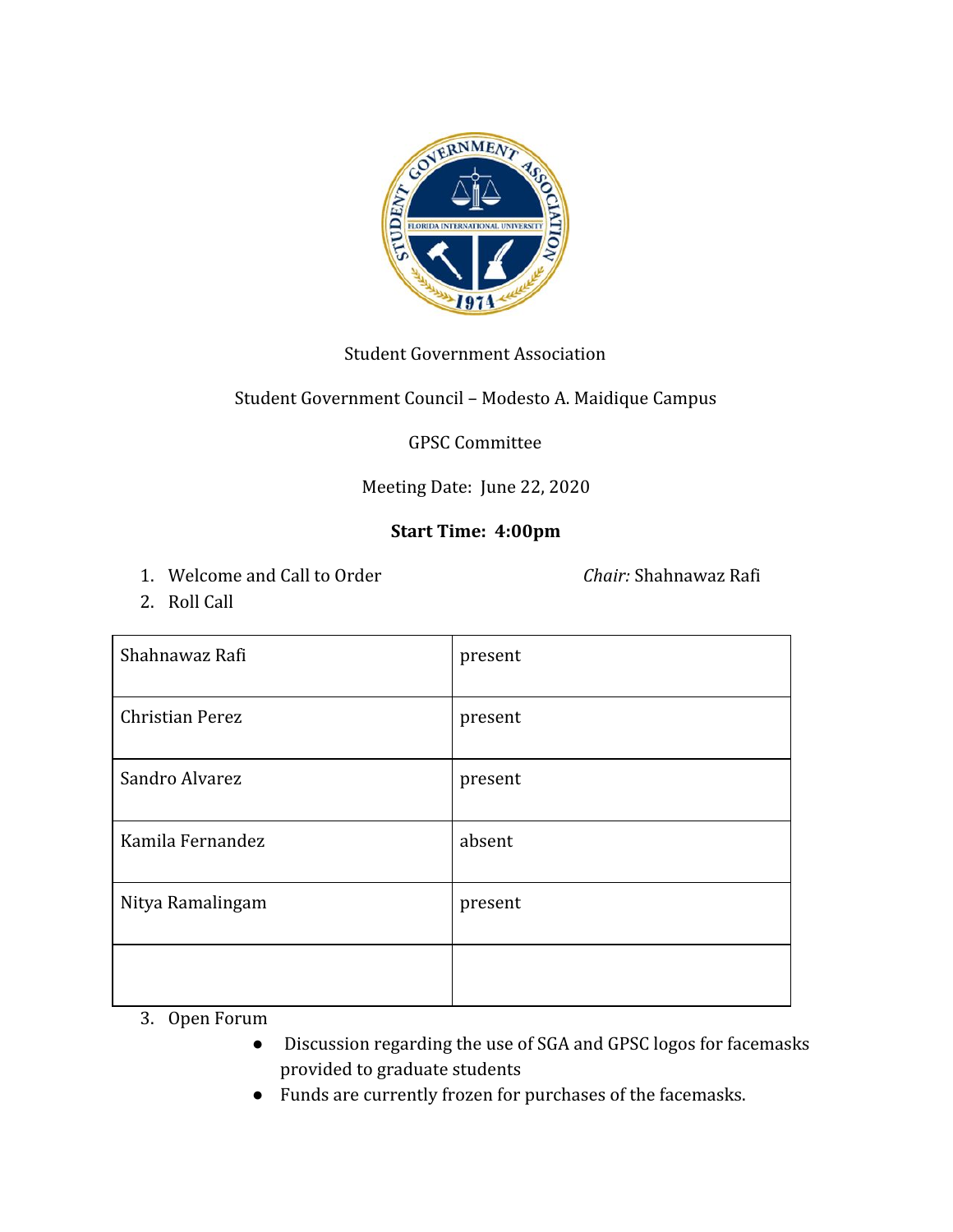- Thoughts and deliberations from last Monday's meeting with past GPSC committee
- Discussion over upcoming budget related concerns with Teresa
- 1. The budget is set at 300,000 dollars up to now and possible cuts can occur in the future.
- 2. Possible allocation of funds for certain events, summer orientation and other events of interest.
- 3. GPSC has an account on PantherConnect, must send an email to Angel Algarin for purchase request
- 4. What should we do for transfer of power to Sandro for budget access on PantherConnect? Teresa will let us know over an email with the proper steps.
- 5. Sandro speaks mentioning the PantherConnect account that can be divided by categories.
- 6. Teresa is showing the master log and excel spreadsheet for the allocation of funds in the budget.
- 7. Line items in white are canceled items due to coronavirus, light-blue are students that didn't go to the conference (five students). Yellow represents students that were rejected. Orange represents students that had been funded.
- 8. Chairman Rafi asks Teresa do we have a specific amount that we funded students over the past year?
- 9. In the summer 61,000 was allocated, Fall 82,000, and Spring 112,000 with a travel total of 255,000 over last fiscal year
- 10. Funds are frozen until July 6th
- 11. The maximum amount of expenses we can share for graduate international students is set until July 31st.
- 12. Nitya explains a document was sent to medical students that states they are no longer funding conferences for conferences that are now virtual due to coronavirus. Even if they present at these conferences.
- 13. Teresa says that they are accepting only if you are presenting and that no funds are given just for professional development.
- 14. Nitya will forward the email she received to the committee and Teresa will forward an email regarding this to the committee as well.
- 15. Chairman Rafi asks if there is a specific deadline for the funds that will be given post Covid-19
- 16. We can discuss the budget and redistribute the budget as the committee sees fit.
- 17. What was the basis for the budget in the past GPSC committee? They used the year's expenditure according to Teresa.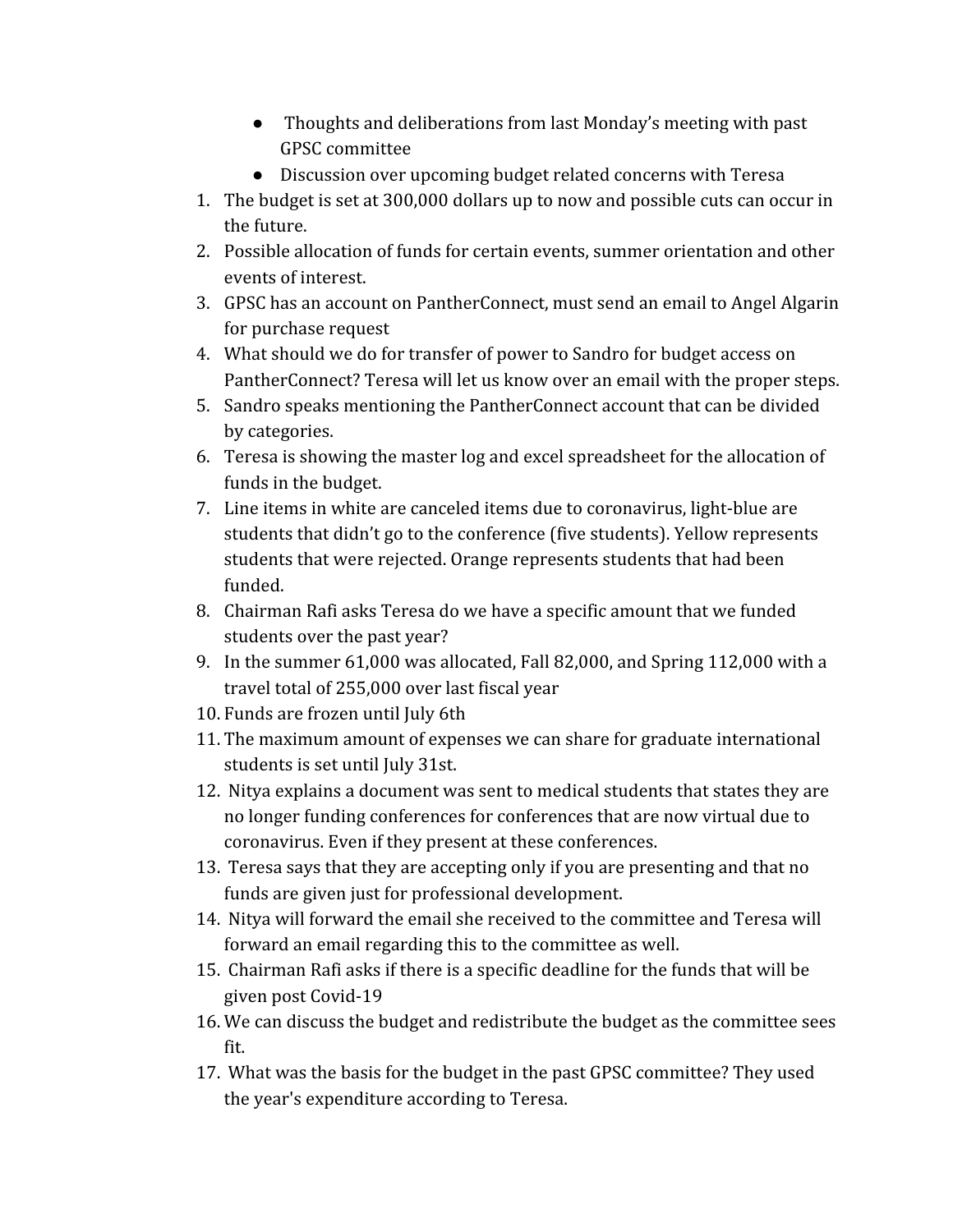- 18. Nitya shares her screen showing the budget breakdown for the last GPSC committee
- 19. Can we advertise the available allotment of funds for graduate students? Chairman Rafi asks Nitya. She says yes.
- 4. Old Business
	- Reviewal of assigned graduate senator positions in the GPSC committee
- 5. New Business
	- Orientation Flyer for GPSC to summarize GPSC services to include in the orientation packet.
		- 1. The requirement for the orientation flyer is July 24th, but Rafi explains that July 10th would be best.
		- 2. The flyer will be made for incoming graduate students.
		- 3. Teresa explains that she could help.
	- 10 Minute Window presentation & discussion at student orientation
- 1. Chairman Rafi is sharing step by step the presentation
- 2. Teresa explains that a simplified presentation may be more helpful
- 3. Chairman Rafi explains that the presentation is difficult with 32 slides
- 4. Teresa explains that **specific details** would be most helpful for the presentation
- 5. Teresa explains that much of the information requires revision from last years GPSC presentation
- 6. Concise slides and a few slides for the presentation
	- OPT letter and consideration of the GPSC committee in signing the letter
		- 1. Senator Rafi moves to vote on OPT letter, 3 yays and o nays, 0 abstentions. Motion passes.
	- Creation of events and completion of 2020-2021 GPSC academic calendar
	- Chairman Rafi moves to vote on weekly meeting for GPSC in the fall semester, Perez seconds
	- 3 yays and 0 nays. 0 abstentions
	- Revise the 10 minute presentation powerpoint for the entire GPSC committee
- 6. Announcements
- Sandro asks for clarification of the finance committee liaison role